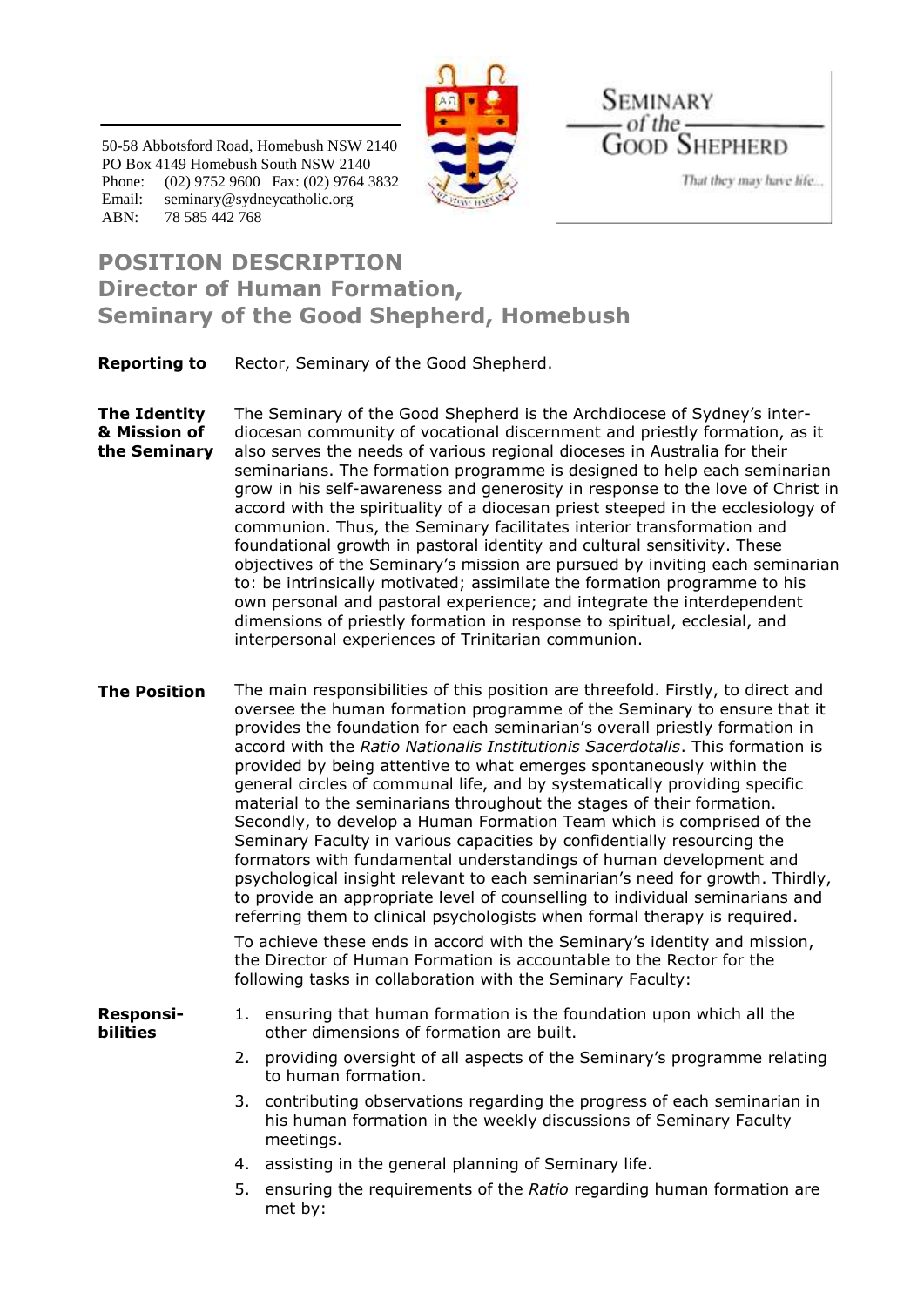- (a) listing all psychological concepts in the *Ratio* and identifying where and how they are to be addressed in each stage of the programme for human formation;
- (b) listing those areas not yet adequately addressed, e.g., cultural issues; and
- (c) speaking with seminarians regarding issues such as fostering intercultural dialogue.
- 6. assisting foreign-born seminarians to gain confidence and a more differentiated grasp of the English language; and testing their readiness for their psychological assessment in the English language.
- 7. communicating with vocation directors and assisting them (where possible) in their decisions about a candidate's suitability.
- 8. attending to human developmental factors which emerge spontaneously both in: the group dynamics of the Seminary community; and individual seminarians within the general circles of communal life (Seminary, parish, diocese, family, friendship, academic, ethnic, and the broader society and culture).
- 9. meeting with the Rector on a fortnightly basis to listen to any particular concerns that he is encountering in the life of the seminary and to provide good counsel.
- 10. helping the seminarians to:
	- (a) understand how their human development influences their reactions/responses to all the other dimensions of formation; and
	- (b) grow in interior freedom in order to become more receptive to their growth in their baptismal and pastoral identity.
- 11. meeting with individual seminarians regarding the goals they have set for themselves in their human formation in response to:
	- (a) their desire to meet according to an open-door policy where approx. 2 to 5 seminarians can be seen per day at approx. 1 hour each;
	- (b) the recommendation of other Seminary formators; and
	- (c) the results and recommendations of psychological assessments.
- 12. empathetically helping seminarians to encounter their vulnerability in a manner which is not merely accidental and external, but deliberate and internal so that they can unearth unconscious motivations and embrace an ever-deepening self-awareness regarding their emotional needs.
- 13. assisting each seminarian so that he does not apply himself to the other dimensions of formation as a means of avoiding self-awareness, compensating for his weaknesses or displacing them to the detriment of his overall growth, but as a process by which he can become more receptive to grow in affective and spiritual maturity.
- 14. engaging informally with seminarians in order to know and support them better, e.g., conversing during lunch.
- 15. providing individual and group supervision for seminarians in preparation for/in addition to pastoral counselling courses and Clinical Pastoral Education (CPE).
- 16. researching, developing, organising, and presenting regular educative material to foster human formation as part of the Seminary's formation programme as noted in *Appendix A.*
- 17. helping seminarians relate well with both men and women of various ages and social backgrounds, including the appropriate use of the digital world and social media without becoming subject to device addiction.
- 18. facilitating opportunities by which seminarians are interiorly moved by beauty and artistic expression.
- 19. guiding seminarians to be attentive to experiences of resistance in a manner which helps energies previously bound up in interior conflict to become freely available for more creative, productive, and adaptive use.
- 20. nurturing a disposition in each seminarian which renders him able to experience less resistance and more receptivity to the spiritual life,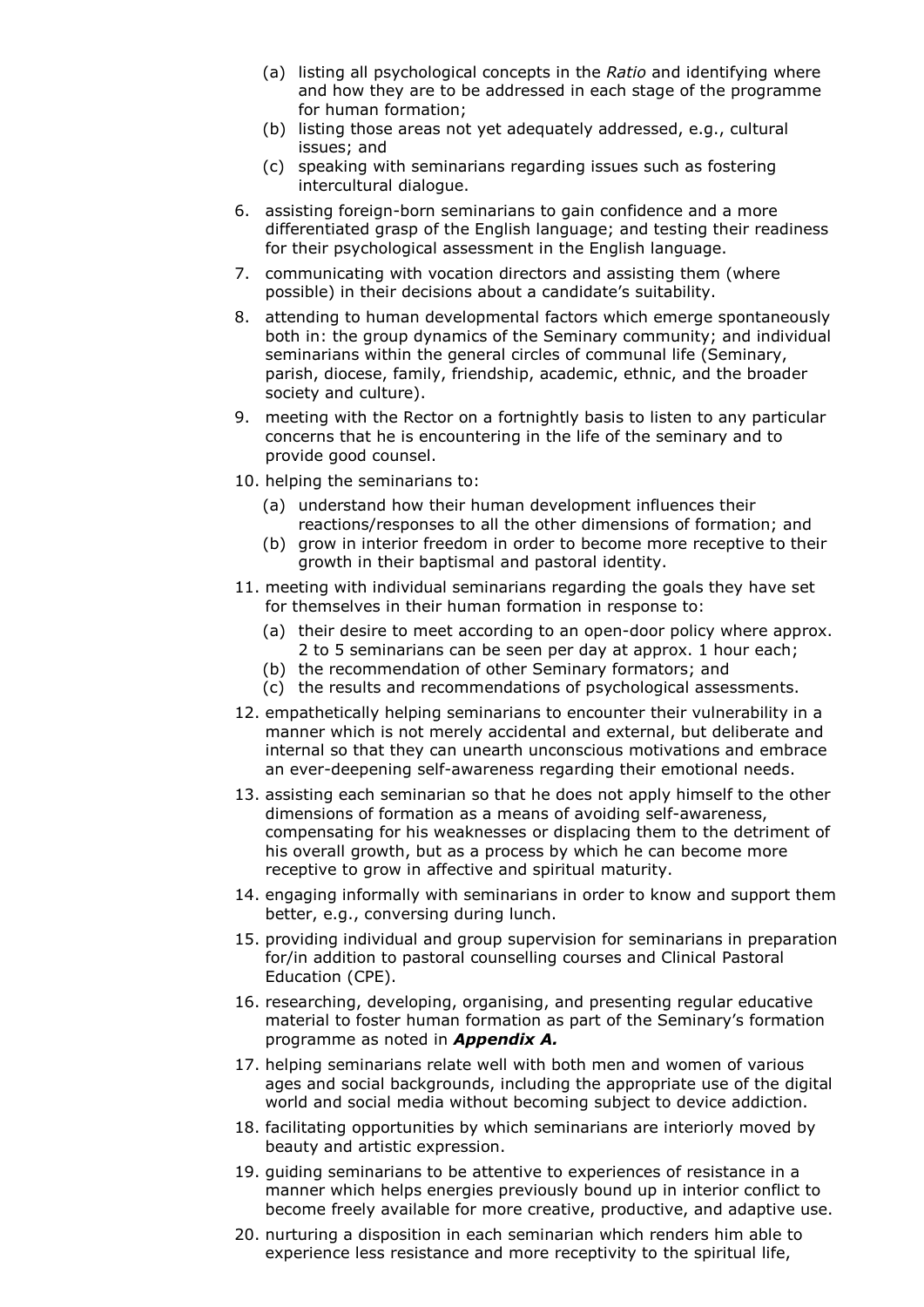including the call to celibacy and the promise of obedience as also required of Holy Orders.

- 21. assisting each seminarian develop and revise his Self-Care Plan before he periodically reviews it with his spiritual director in order to grow in interior freedom and accountability, and develop an well-balanced and healthy life.
- 22. assisting each seminarian to set annual goals appropriate for his human growth which he tailors according to his own developmental needs.
- 23. providing a list of approved qualified and accredited counsellors, addiction interventionists, psychologists, psychiatrists, insomnia doctors, nutritionists, and personal trainers to whom seminarians can elect to consult to assist them in their human formation.
- 24. ensuring seminarians are conversant with ecclesial and civil requirements and fulfil them which pertain to: professional standards; code of ethics; and regulatory compliance, especially with regard to the safeguarding of children and vulnerable adults which involves:
	- (a) assisting the Vice Rector ensure that all seminarians receive appropriate child safeguarding training;
	- (b) contacting the Archdiocesan Safeguarding Office to organise the seminarians' training and the reception of their certificates;
	- (c) liaising with the PA/Receptionist in order to manage the process by which the safeguarding training completed by each seminarian is registered; and
	- (d) staying up-to-date with ACSL (previously CPSL) and professional standards requirements.
- 25. noting the progress of each propaedeutic seminarian regarding the outcome markers in *Appendix B.*
- 26. supervising the Library Coordinator regarding the contents of the library and its catalogue, and the improvement of the library system.
- 27. managing financial and material resources within the area of responsibility, including submitting budgets and keeping record of the expenditure of allocated funds.
- 28. supporting auxiliary staff members (on call).
- 29. other duties as delegated by the Rector.

**Interrelationships** While the Director of Human Formation is accountable primarily to the Rector, interactions with the following internal and external individuals and groups is invaluable:

- Vocation Directors and other clergy.
- counsellors, addiction interventionists, psychologists, psychiatrists, medical doctors, insomnia doctors, nutritionists, and personal trainers.
- the Safeguarding and Ministerial Integrity Office and victims of childhood sexual abuse.
- astronomers, artists, poets, authors on the topics of culture, history, and inspiring biographies or fictional stories on human feats, and any other individuals and groups which have the potential to support and promote the Seminary's human formation programme.

**Qualifications**  The ideal Director of Human Formation will have:

**& Experience**

- judgment, understood as the gift of "a listening heart" (Hebrew: *lebh Shomea,* see 2 Chron. 1:10; Wis. 7:7).
- ability to counsel others with *mansuetudine* (*Rule of St Benedict,*  Chapter 68), i.e., eliciting their best to help them move beyond their resistance without breaking their spirit.
- sound knowledge of the teachings of the Catholic Church, the vocation and ministry of priests, discernment, evangelisation, and catechesis,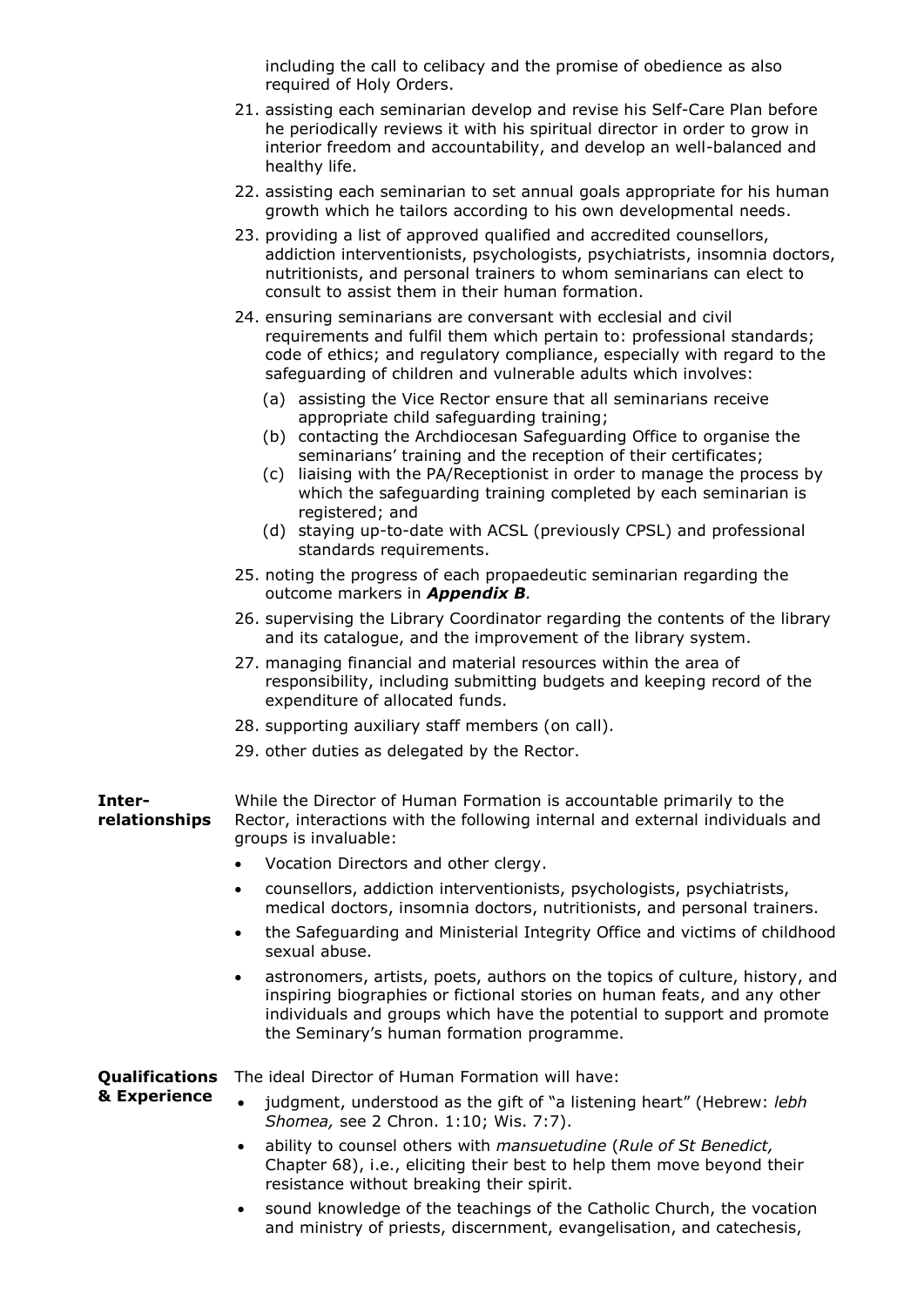together with a personal commitment to the ethos and values of the Church.

- qualifications in theology and graduate qualifications in psychology.
- relevant experience encompassing the key areas of competency for this position.
- demonstrated capacity in helping clients grow in affective maturity and intrinsically motivating and coordinating others.
- an understanding of human development and the dynamics of the human person and of groups, with insights into the process of formation for the Priesthood.
- training in depth psychology, with clinical experience that has integrated an understanding of the transcendent dimension of the human person.
- experience in effective communication, collaboration, and building and maintaining networks.
- demonstrated ability to work effectively without close supervision, prioritise, manage deadlines, and be accountable for performance.
- demonstrated ability to work with a diverse group of people.
- demonstrated ability to learn, adapt, and improvise using creative vision.
- excellent organisation skills with a focus on results and attention to detail.

## **Attributes** The Director of Human Formation will demonstrate the following attributes:

- deep commitment to prayer and a love of one's own vocation with joyful witness.
- pro-active and an ability to build and maintain relationships with the formative community which is comprised of the entire People of God.
- professional manner and presentation.
- excellent people skills, including a confidence and willingness to speak in public.
- excellent communication skills with superior written and verbal skills.
- ability to lead and work harmoniously in a team environment.
- proactive approach and a commitment to do whatever is necessary to ensure deadlines are met.

**Performance Management** The performance of the Director of Human Formation will be reviewed having regard to:

- performance on the key responsibilities and attributes for this role.
- general ability to inspire the seminarians to become closer to God as demonstrated by the external evidence of them having grown in love of God and neighbor.
- personally growing closer to God in consequence of fulfilling the duties of this role.
- remaining within the Church's Tradition and Magisterium in the manner depicted by St Augustine: in essentials there is unity; in non-essentials there is liberty; and in all things there is charity.
- service levels and the level of satisfaction expressed by the Seminary Council and key people in the formative community.
- ability to develop and maintain professional relationships with the seminarians.
- ability to develop and maintain relationships with all people who contribute towards the human formation programme.
- initiative in undertaking ongoing formation, both in study (minimum requirement: 30 credits in each 2-year period), regular spiritual direction, and pastoral supervision.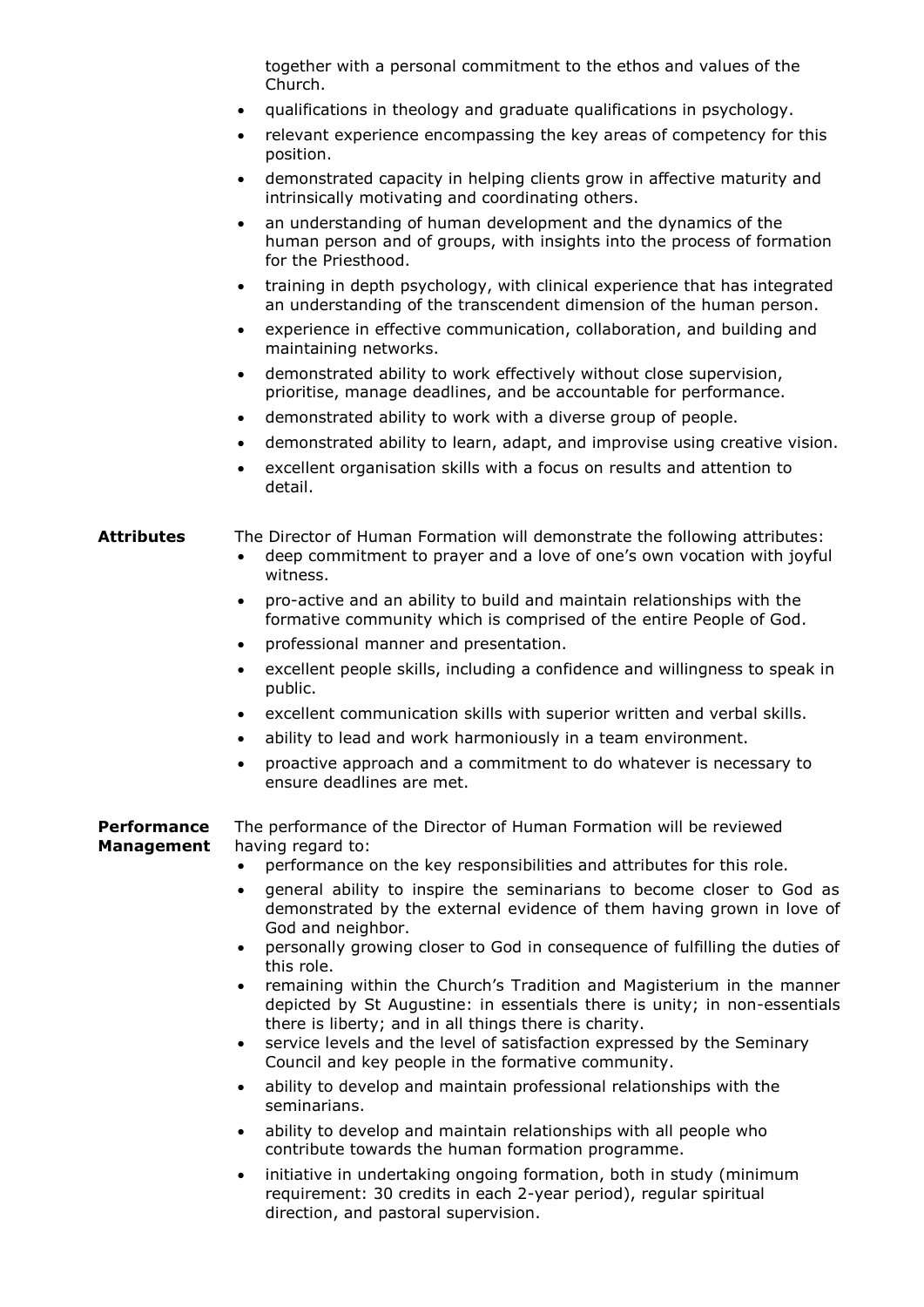## **Appendix A: Educative Material**

Forming seminarians with educative material involves:

- 1. presenting course material related to human formation, such as: elements of Catholic anthropology; affective maturity (including emotional, psychological, relational, and sexual maturity); resilience; ongoing formation (including priesthood); common vulnerabilities; cognitive distortions; communication; group dynamics; addictions; suicidality; personal identity; and fraternal correction.
- 2. developing and nurturing an unfolding understanding and appreciation of the call to celibacy according to the following schedule:
	- (a) Propaedeutic Year Year III: foundational dimensions of the call to celibacy, including: familial and cultural patterns related to sexuality; psychological issues potentially underlying or influencing sexual problems, such as shame, habitual patterns or sexual addiction; masculinity and fatherhood; a healthy approach to celibate masculine sexuality; developing an understanding of issues related to psychosexual maturation and affective maturity in the context of celibacy and chastity; and the study of the virtues as related to sexuality, chastity, and celibacy.
	- (b) individual meetings with seminarians to assist them in giving a free and faithfilled response to living celibately and chastely.
- 3. presenting the following topics:
	- i. Propaedeutic Year: What is Psychology and Why is it Important for Us?
	- ii. Year II: Psychosexual Development (1 hour per week, in both semesters, including coordinating with the Neocatechumenal Way and the Augustinians regarding their seminarians who also participate in these presentations).
	- iii. Year III: The Cardinal Virtues and Infused Cardinal Virtues
- 4. promoting unity in diversity in Seminary life, including inter-seminary initiatives, through fostering tolerance and inclusiveness amongst seminarians.
- 5. inviting experts with suitable qualifications and professional experience to provide additional input on the topics such as: physical exercise; sleep; health; nutrition; leisure; hobbies; suicide prevention; and any other matters pertaining to self-care.

## **Appendix B: Outcome Markers for Documentation**

Noting the progress of each seminarian also involves taking notice of the issues he needs to address to grow in his affective maturity in relation to his ability to:

- 1. be the protagonist of his own formation in cooperation with God's grace;
- 2. be respectful of people in authority and cooperate inclusively in community living;
- 3. respond well to corrections and integrate feedback with interior freedom;
- 4. respect and maintain personal and professional boundaries within himself and others without allowing them to become blurred;
- 5. possess a stable personality characterised by emotional balance, self-control, a well-integrated sexuality, and appropriate intimacy and self-disclosure in friendships;
- 6. become self-aware of unwanted or disowned emotions or unmet emotional needs (without which they may involuntarily emerge in behaviour) and coping mechanisms, such as ego-defenses, unconscious biases, self-deception, and cognitive distortions; and being open to getting professional help when needed.
- 7. grow in self-respect;
- 8. articulate his interior life and self-knowledge with insight;
- 9. show respect for people's pastoral experiences by differentiating the affective needs of others from his own, doing so with an internal locus of control;
- 10. maintain a good balance between nutrition, exercise, and rest;
- 11. exercise good time management and keep to his Self-Care Plan, especially on holidays;
- 12.to develop a love for the Church and possess an adequate knowledge of the Catholic Faith that is faithful to the Magisterium;
- 13. demonstrate that he has the aptitude and capacity to engage in tertiary study on the basis of his level of participation in class discussions and engagement in oral and written assessments;